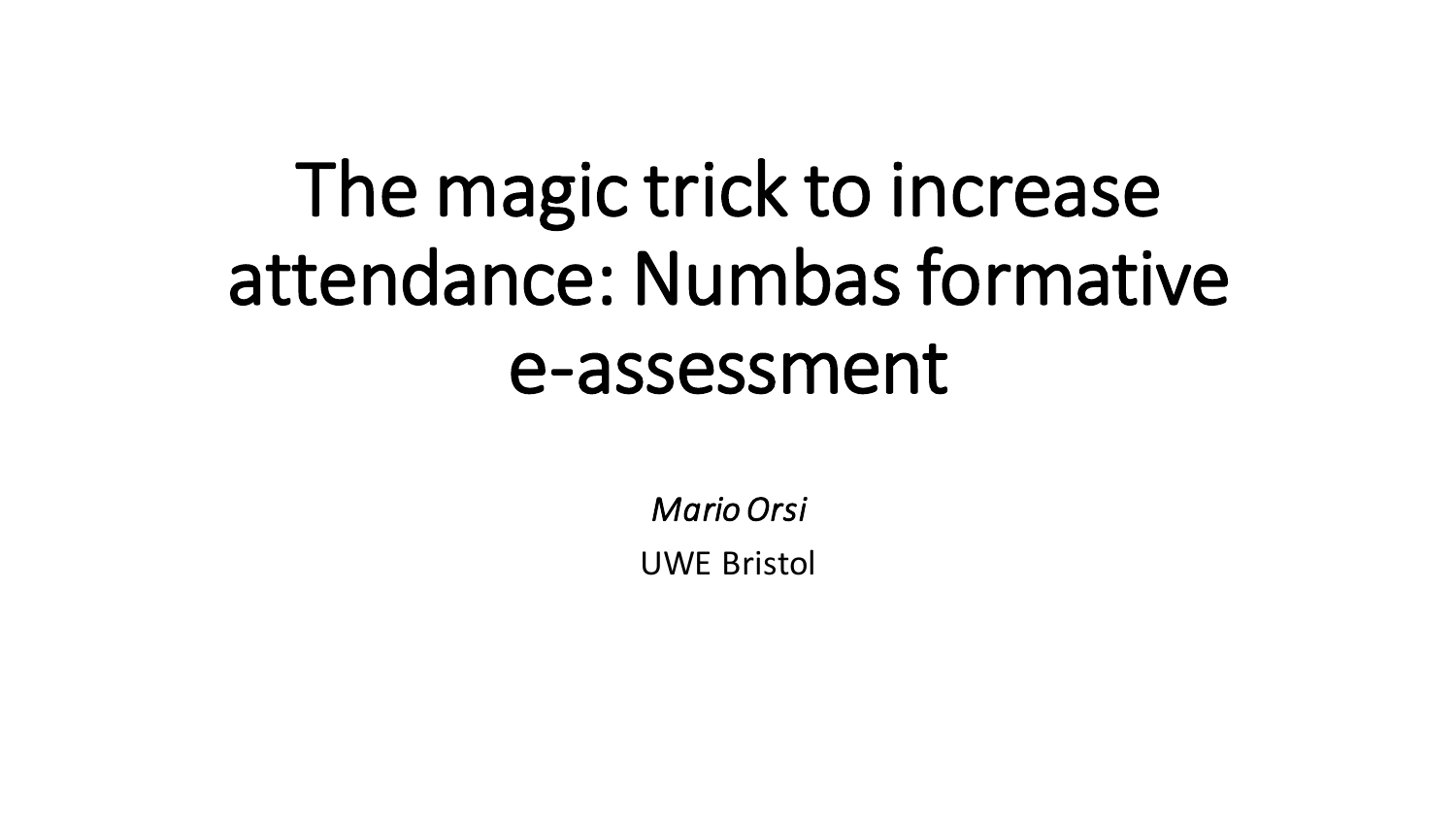### Talk overview

- Student attendance
- Literature background
- Our study on attendance changes after introducing Numbas:

M Orsi, L Juliano: "Impact of Formative E-Assessment on Attendance", Journal of Higher Education Theory and Practice 21 (15), 218-225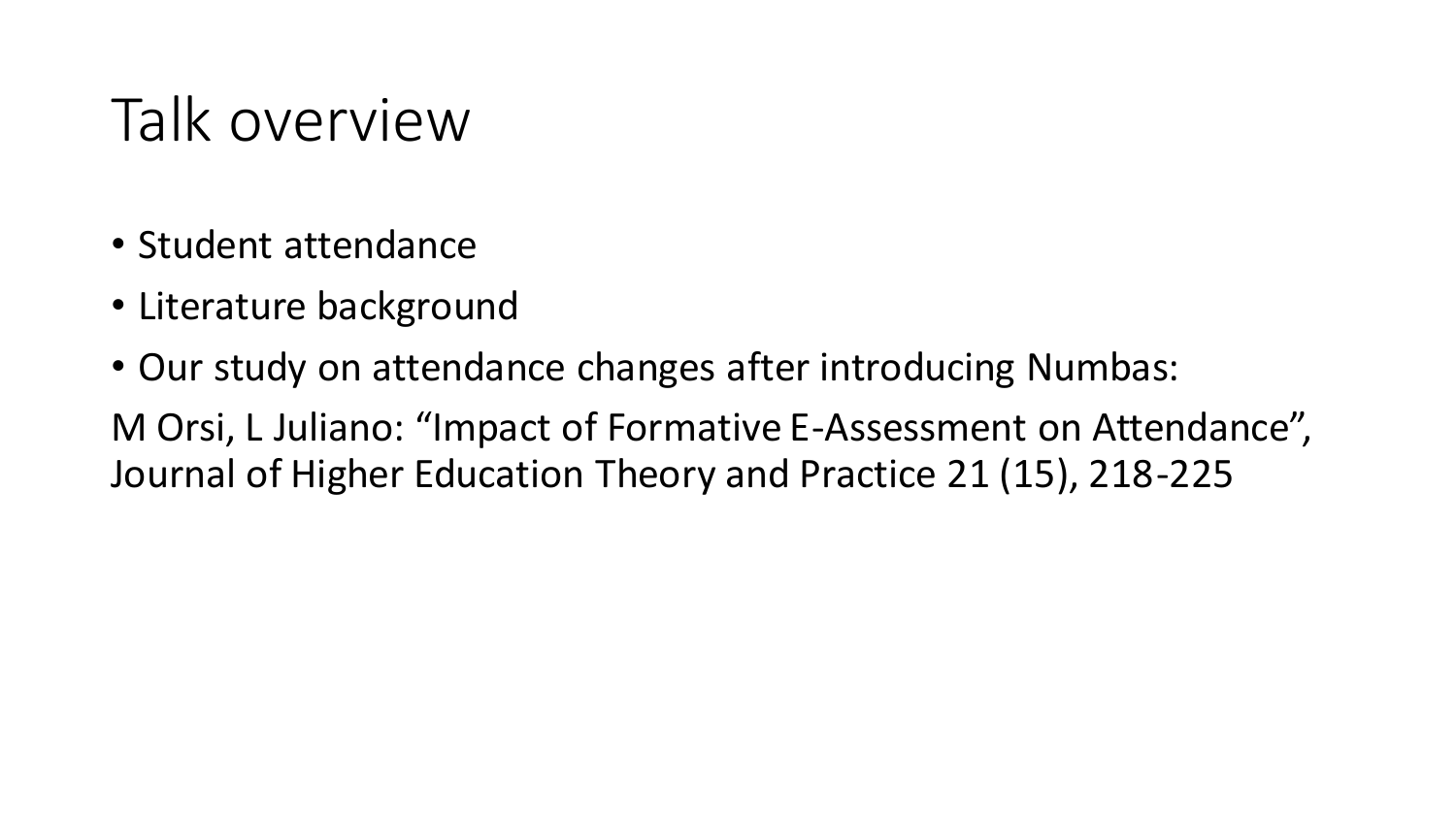### Background: student attendance

- Attendance strongly correlates with performance and satisfaction
- Attendance is universally promoted and monitored
- Yet attendance keeps decreasing (work commitments, recordings, travel costs…)



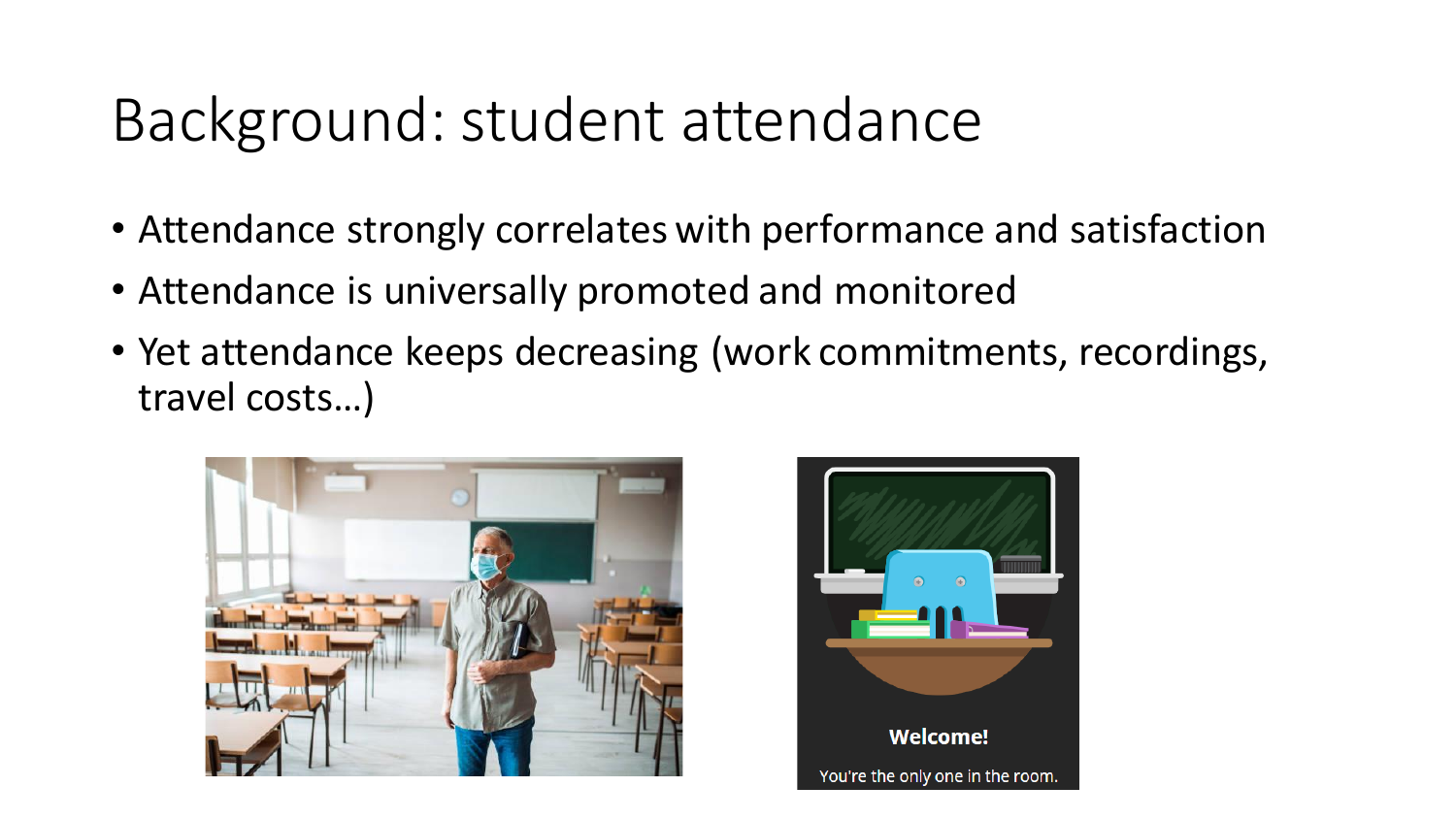### Can e-assessment help?

- Evidence of increased engagement following the introduction of lowstakes continuous e-assessments (Carroll et al. 2017; Holmes 2015, 2018)
- However, in the studies above there is an extra incentive of introducing a summative element combined with the e-assessments themselves
- Our study: the e-assessment we use as comparative factor is *formative* (i.e., it does not contribute a mark), so we can more clearly isolate any specific effect of e-assessment on attendance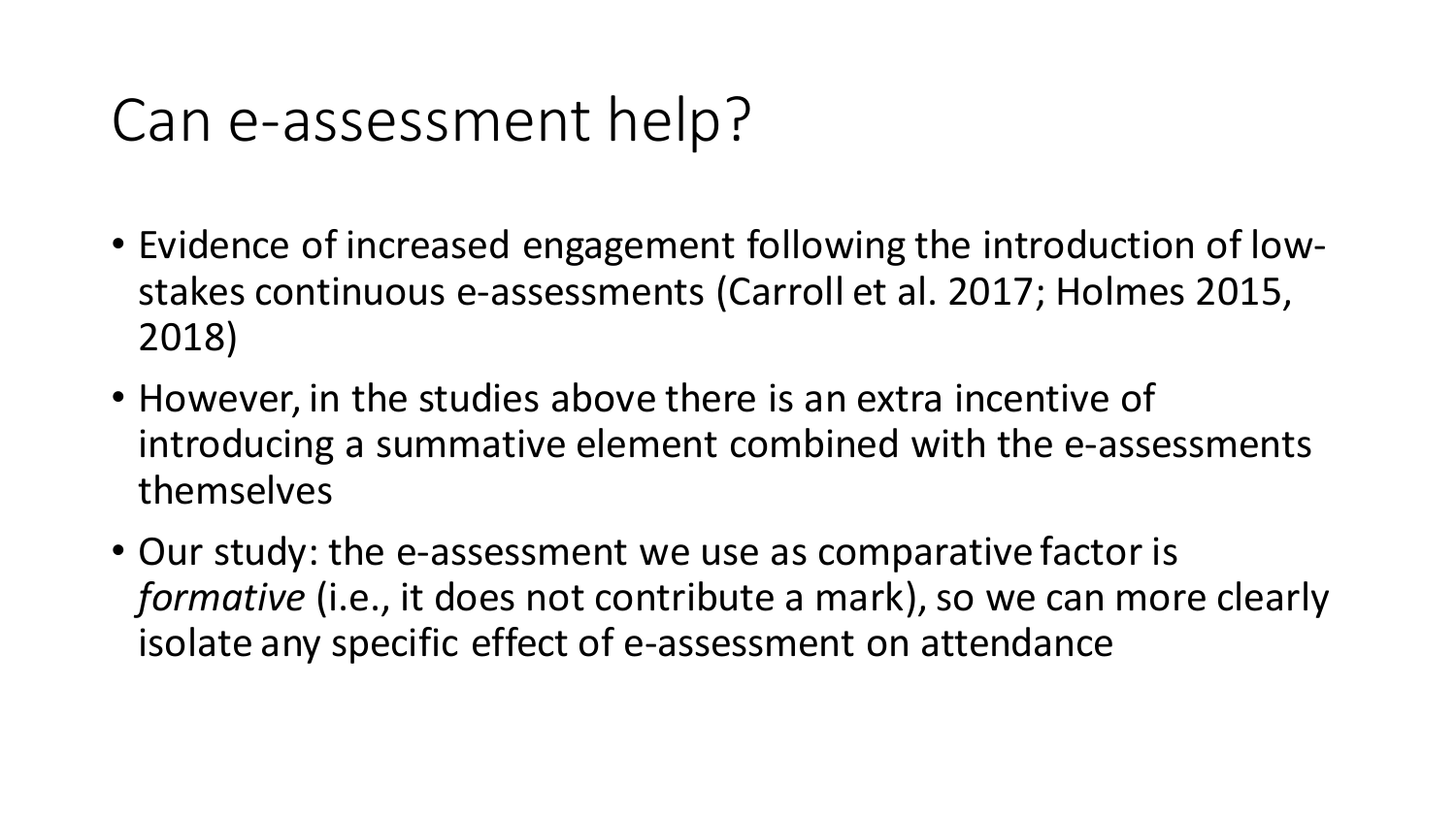### Our hypothesis

- We propose the hypothesis that the replacement of pen and paper formative assessment with e-assessment correlates with changes in student attendance.
- We treat this as a two-sided hypothesis, in that we do not make an a priori assumption on the direction of any significant change (i.e., an increase vs. a decrease in attendance).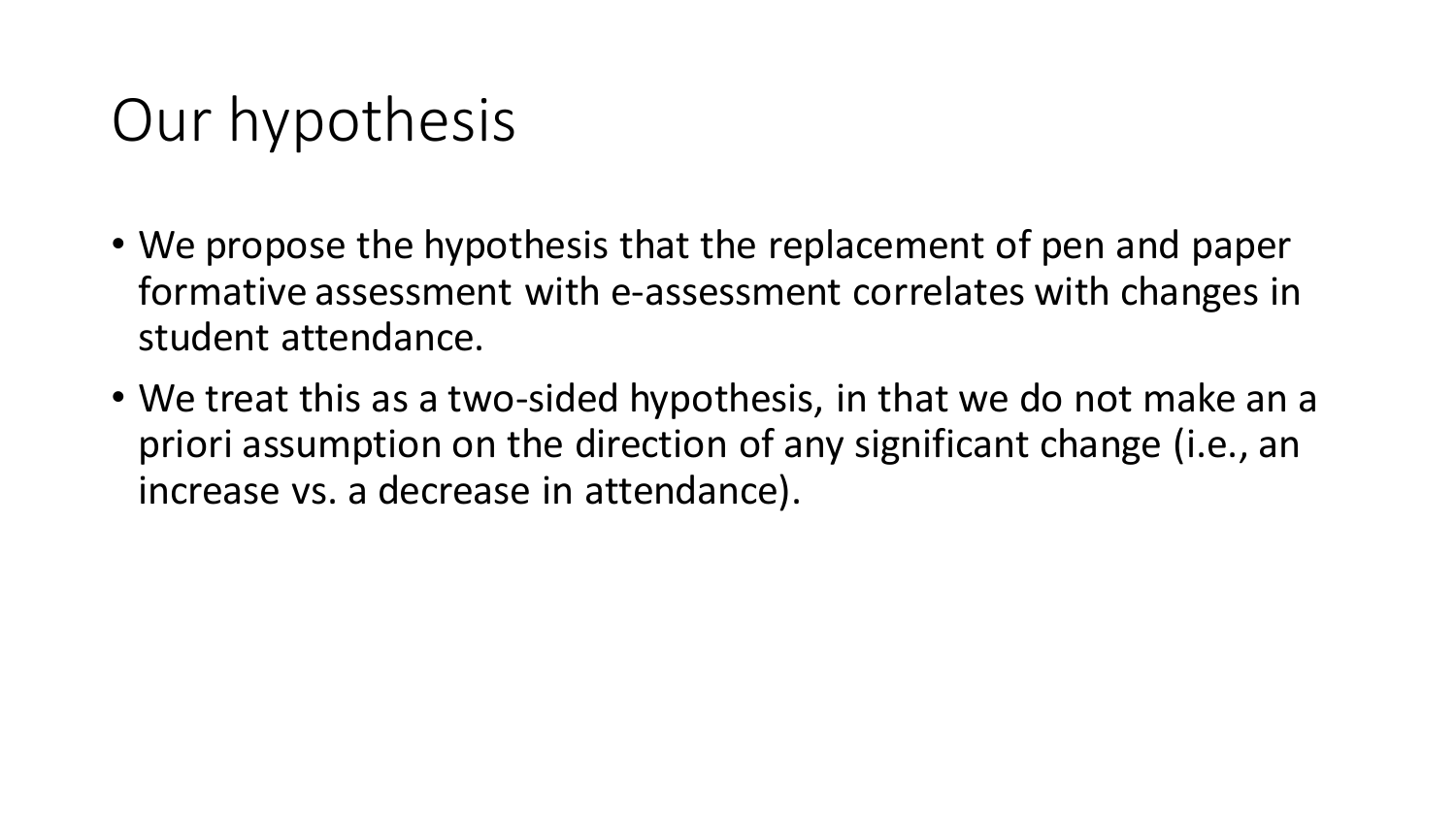### Module (course) details and context

- The module considered in our study is a compulsory second year undergraduate course on introductory statistics, part of the 3-year Healthcare Science BSc degree apprenticeship programme at the University of the West of England (UWE Bristol), UK.
- A specific feature of this programme is that students are employed in the UK National Health Service (who provides the funding) and are at an early (apprentice) stage.
- The module is delivered with a blended approach: out of the fourteen teaching and learning sessions in total, twelve sessions take place online while two sessions are delivered on campus. In this study we focus on the online sessions only; in these sessions attendance is not compulsory, as is conventional in higher education. We do not include campus sessions because in this case attendance is compulsory.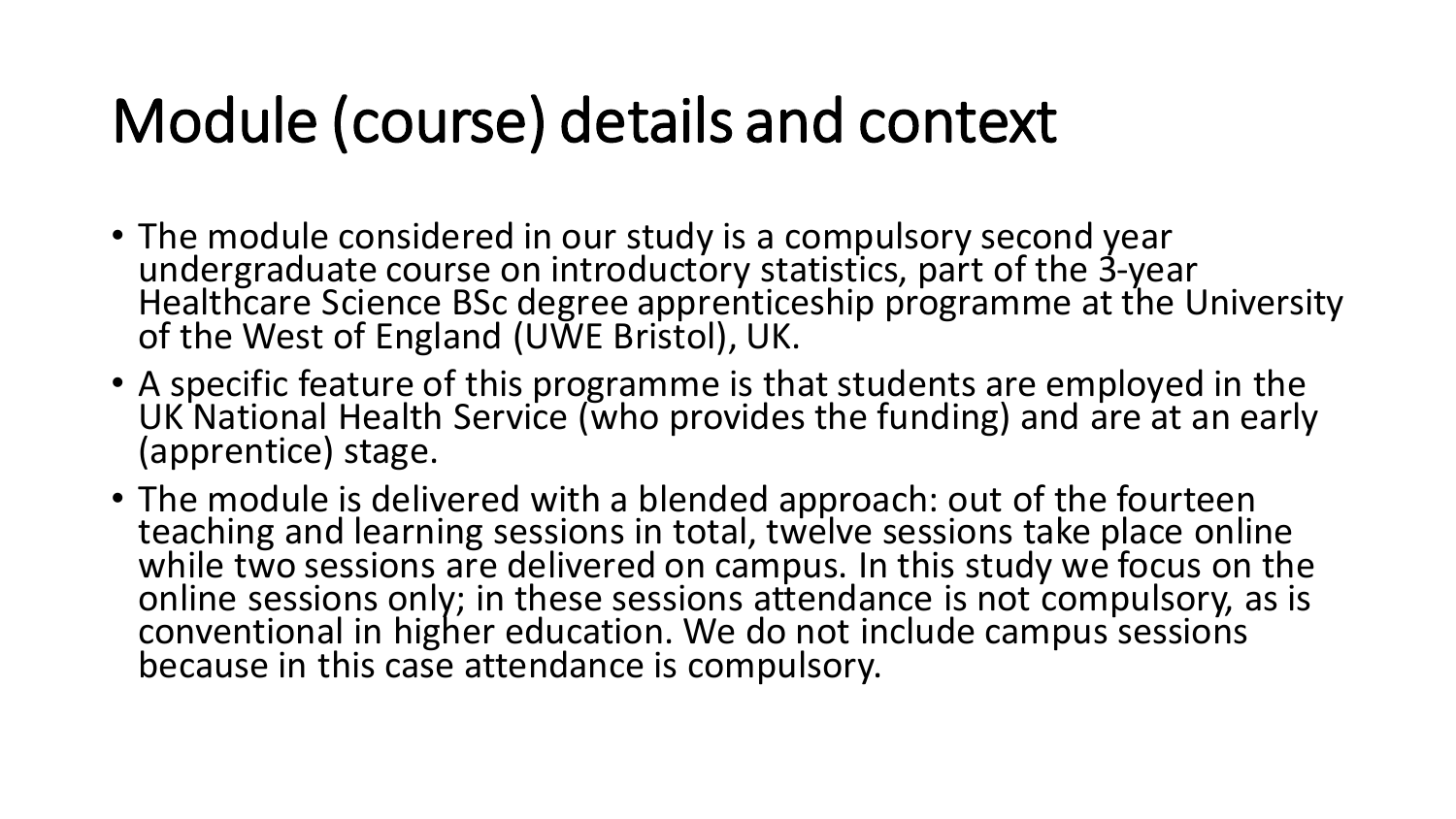## The two groups (cohorts) under study

*"No e-assessment"* **group**

- 2018-2019
- 21 students
- Traditional pen and paper formative assessment activities

*"E-assessment"* **group**

- 2019-2020
- 31 students
- Numbas formative e-assessment activities

No change in module content, delivery, teaching staff, and session timetables (relative to the specific academic year).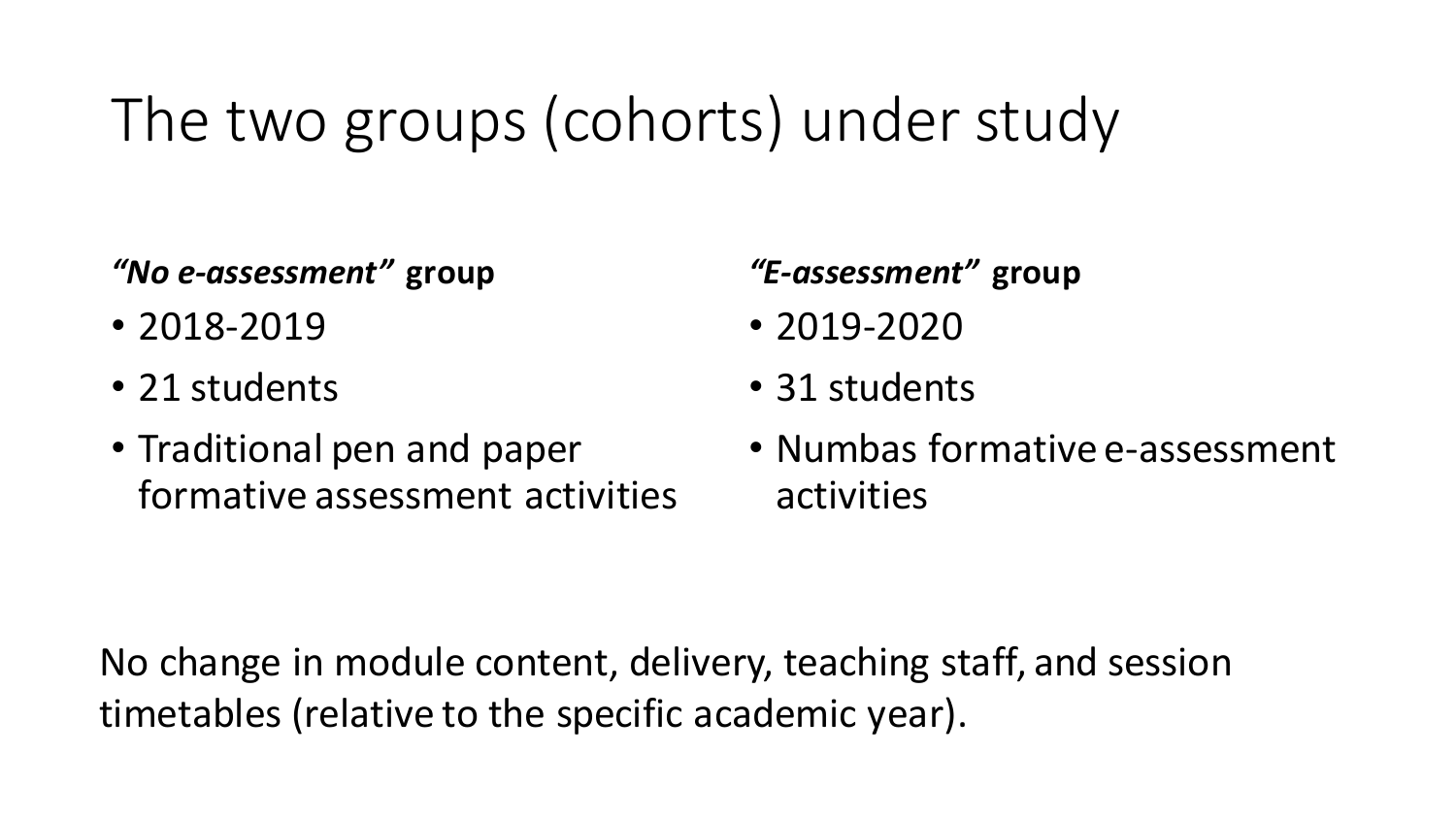### Example comparison

### **No e-assessment E-assessment**

An independent random sample of size  $n = 20$  is selected from an approximately normal population with unknown standard deviation.

What is the critical t-value (t\*) for a 95% confidence level? а.

An independent random sample of size  $n = 11$  is selected from an approximately normal population with unknown standard deviation.

What is the critical t-value (t\*) for a 99% confidence level? a.



**Score: 0/5** Unanswered

Assuming a two-tailed test, what is the p-value for a statistic  $T = 2.74$ ? b.

Assuming a two-tailed test, what is the p-value for a statistic  $T = 1.83$ ? b.



Submit part

**Score: 0/5** Unanswered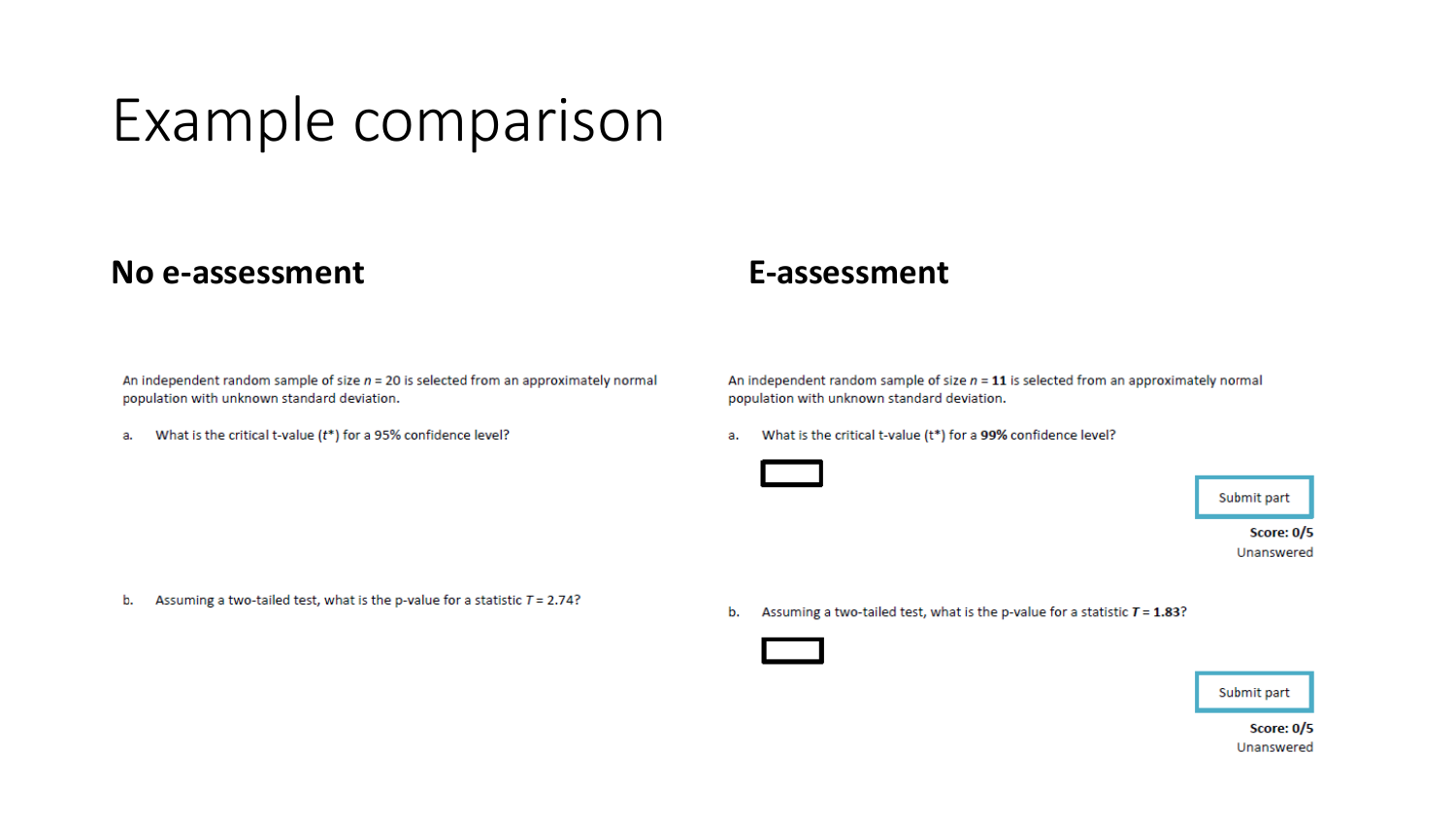### Numbas e-assessment correlates with improved attendance

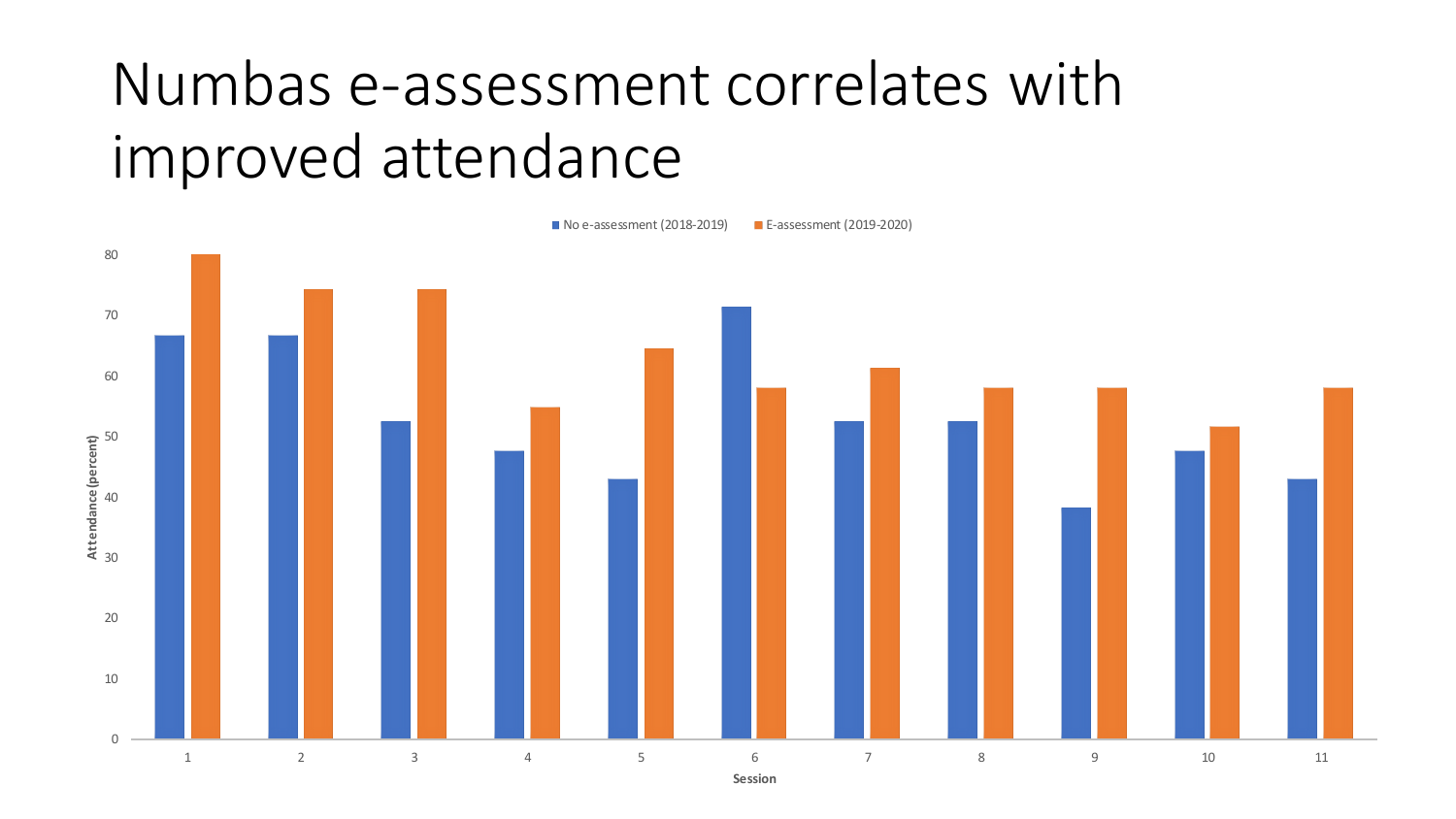### Summary statistics

|                               | Statistics (as percentages) |        |  |           |      |                        |
|-------------------------------|-----------------------------|--------|--|-----------|------|------------------------|
| Academic year                 | Mean                        | Median |  |           |      | SD IQR Minimum Maximum |
| $2018-2019$ (no e-assessment) | 52.8                        | 52.4   |  | 10.9 23.8 | 38.1 | 71.4                   |
| $2019-2020$ (e-assessment)    | 63.1                        | 58.1   |  | 9.28 16.1 | 51.2 | 80.7                   |

- Both mean and median attendance are higher for the *e-assessment* cohort
- In the *e-assessment* cohort attendance never falls below 50%, and reaches a maximum of 80.7%.
- In contrast, the *no e-assessment* cohort is characterized by a lower minimum of 38.1% as well as a lower maximum of 71.4%.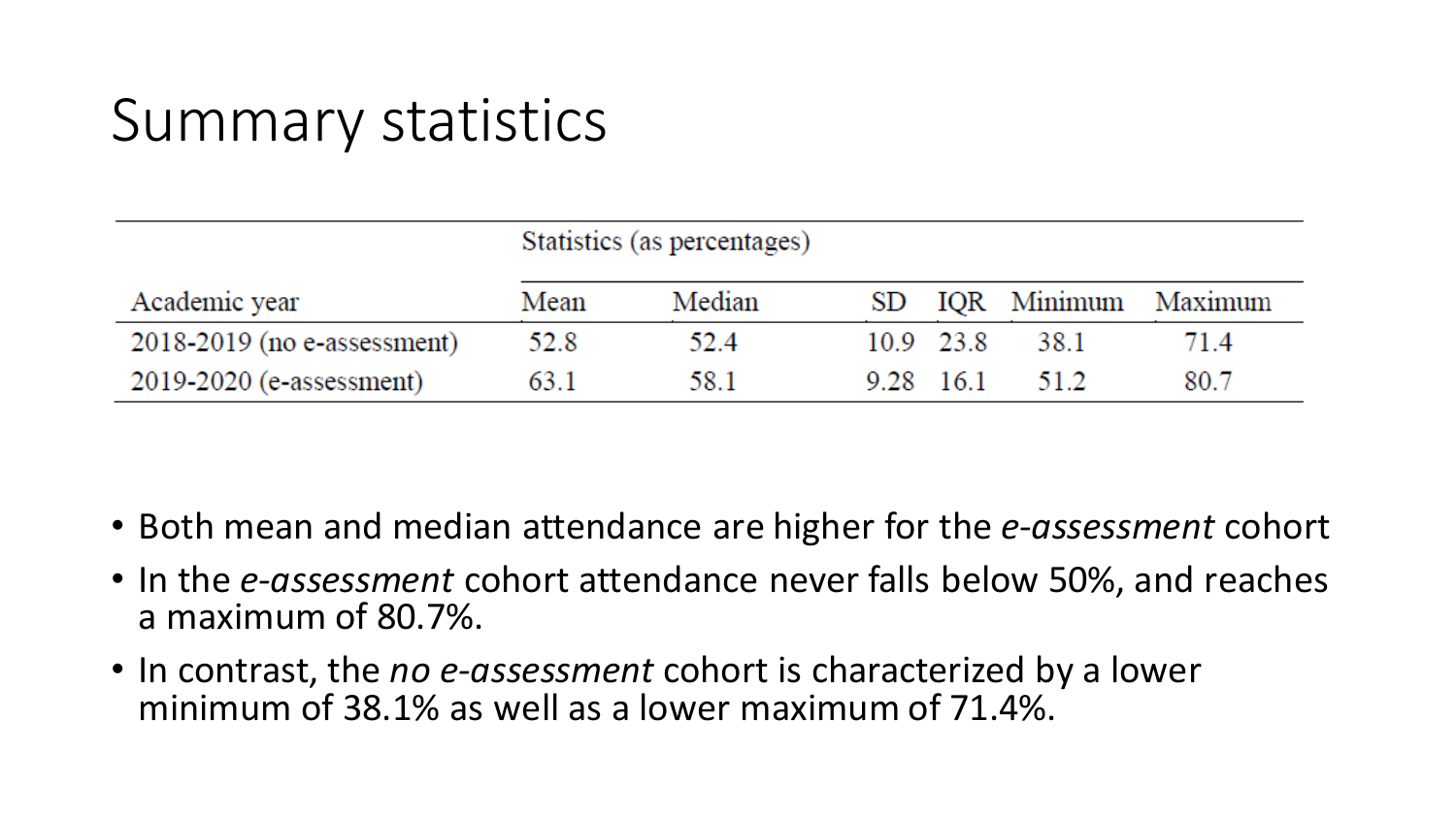### **Significance**

- A paired t-test confirms that there is strong evidence of a statistically significant increased average attendance in the *e-assessment* cohort with respect to the *no e-assessment* cohort  $(t(10) = 3.34, p = 0.007)$ .
- Practical significance:
	- the mean attendance increase is 10.2%
	- the relative attendance increase is 19.5%
- The observed impact of introducing e-assessment corresponds to one extra student attending for every ten registered, and to one extra student attending in the *e-assessment* cohort for every five students attending in the *no e-assessment* cohort.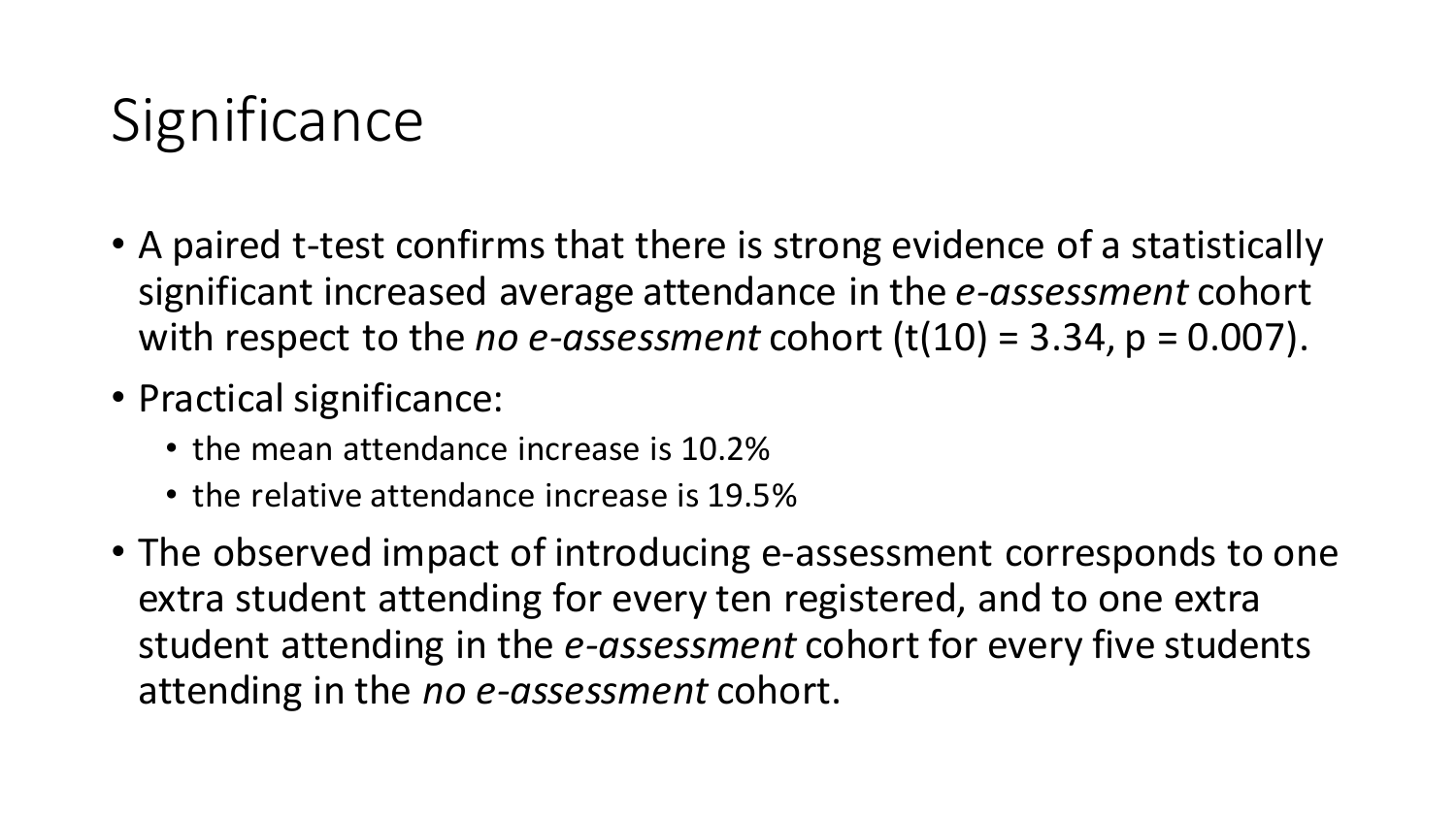### How to explain the increased attendance?

- Student comments are very appreciative of Numbas:
	- *The online assessments worked well and the fact that you get an instant result is also beneficial.*
	- *The online assessment is clear and simple to use. The practice questions are essential to make us put in the extra work and enable us to fully understand the subjects.*
	- *It is extremely helpful to have the randomised questions.*
	- *I must say the module content is excellent, especially the way we can practice randomised questions.*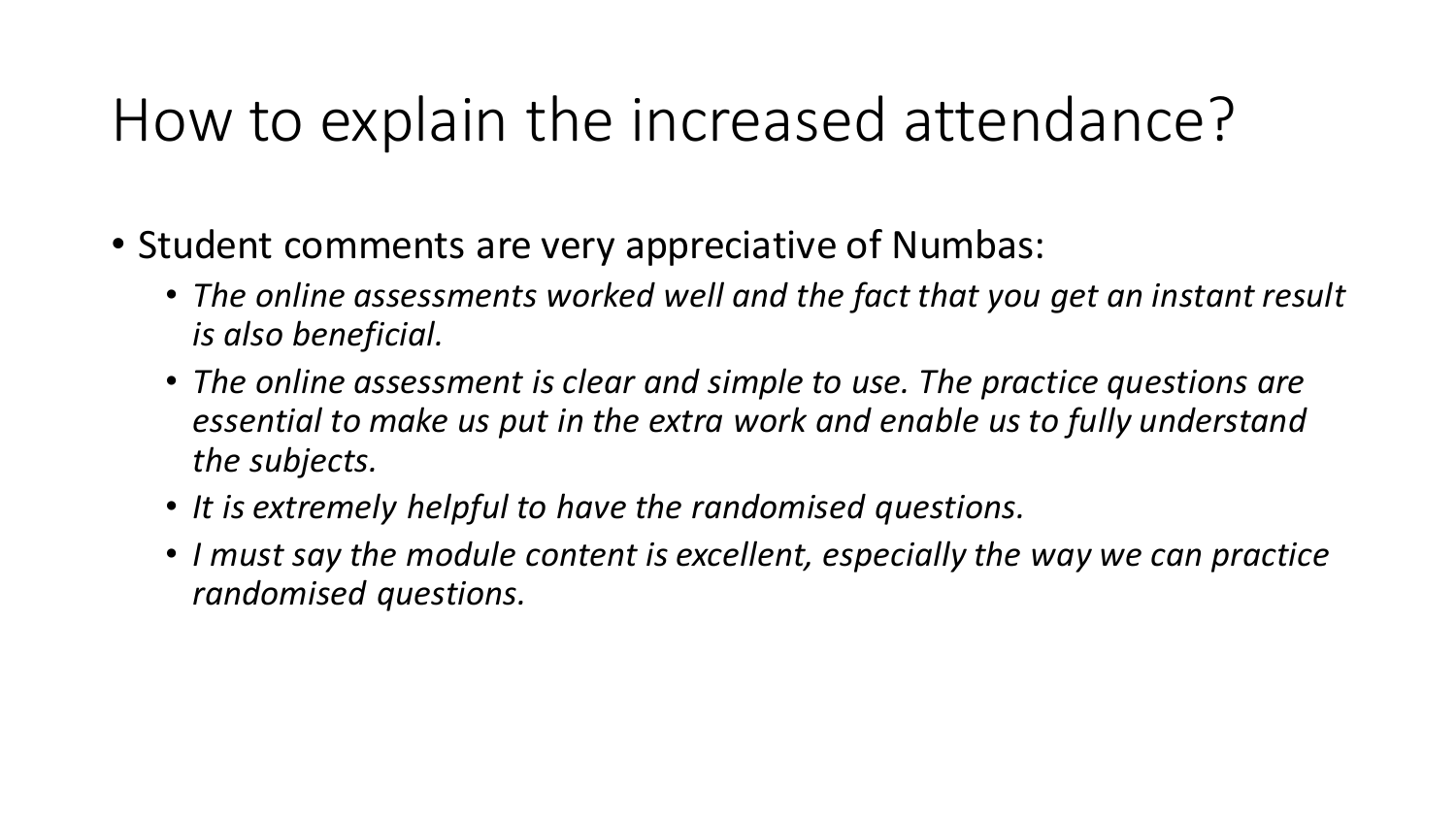### How to explain the increased attendance?

- The comments show that students responded very positively to the introduction of e-assessment.
- Learning activities more interactive, instant feedback and advice prevent disengagement if students get stuck.
- Overall, students found e-assessment engaging, and this is reasonably expected to promote attendance.